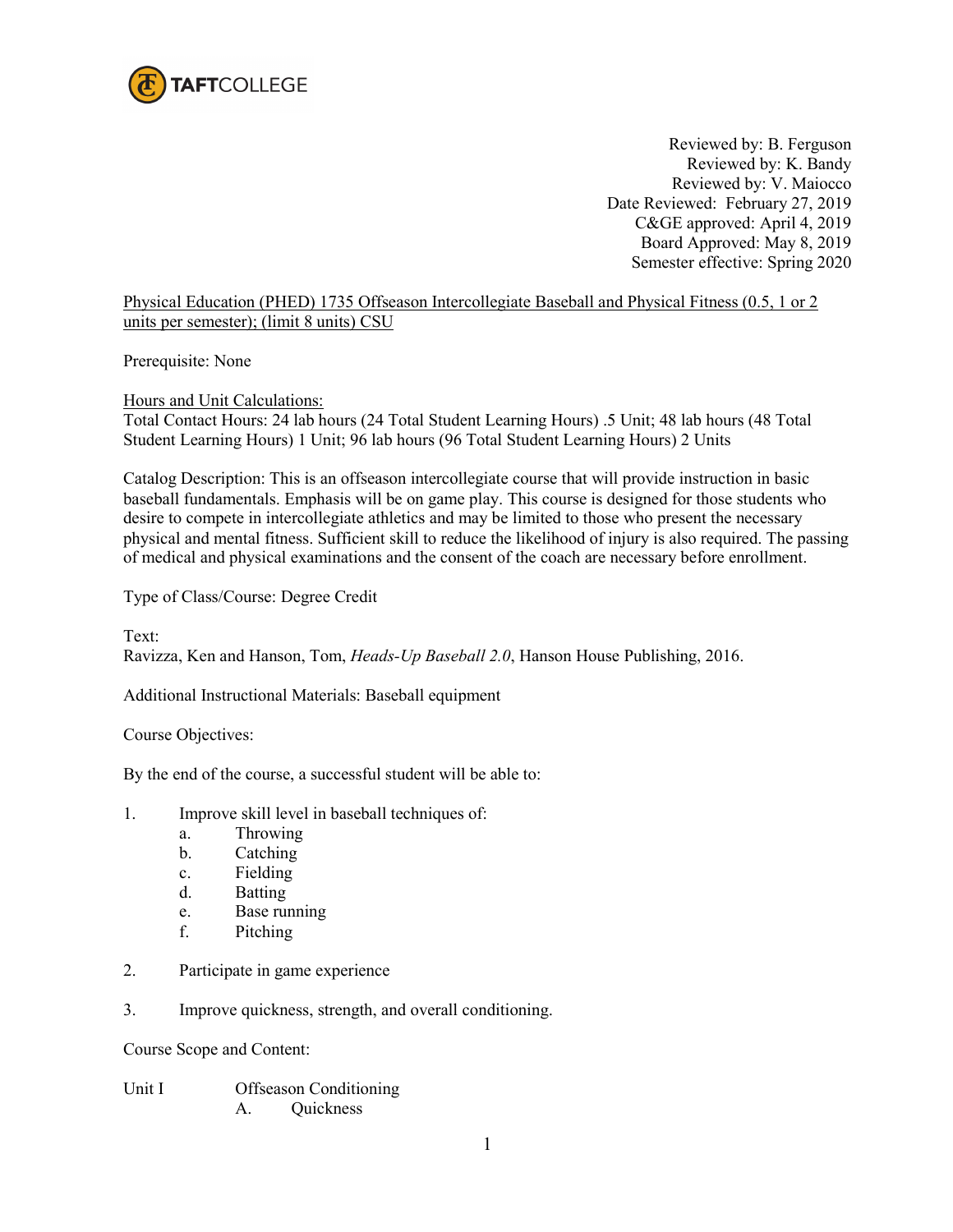

|          | В.                                  | Strength                 |  |
|----------|-------------------------------------|--------------------------|--|
|          | $C_{\cdot}$                         | Cardiovascular           |  |
|          | D.                                  | Stamina                  |  |
| Unit II  | <b>Fundamental Offseason Skills</b> |                          |  |
|          | $A_{-}$                             | Hitting                  |  |
|          | <b>B.</b>                           | Pitching                 |  |
|          | C.                                  | Fielding                 |  |
|          | D.                                  | Throwing                 |  |
|          | Е.                                  | Base running             |  |
|          | F.                                  | <b>Bunting</b>           |  |
| Unit III | Basic Rules of the Game             |                          |  |
|          | $A_{\cdot}$                         | Offense Rules            |  |
|          | <b>B.</b>                           | Defense Rules            |  |
|          | C.                                  | Sportsmanship and ethics |  |

Unit IV Basic Team Strategy

- A. Offensive Signs
- B. Defensive Signs
- C. Scouting

Learning Activities Required Outside of Class:

The students in this class will spend a minimum of 1 hour per week outside of the regular class time doing the following:

- 1. Working on individual skills<br>2. Keeping a notebook using cla
- Keeping a notebook using class materials
- 3. Evaluating Multimedia presentations
- 4. Readings from the textbook

Methods of Instruction:

- 1. Practice of:
	- a. Individual skills
	- b. Game
- 2. Demonstration<br>3. Oral Instruction
- 3. Oral Instruction<br>4. Multimedia
- Multimedia

Methods of Evaluation:

- 1. Skill demonstrations, including:
	- a. Class performance
	- b. Intra-squad games
- 2. Notebook

Supplemental Data: